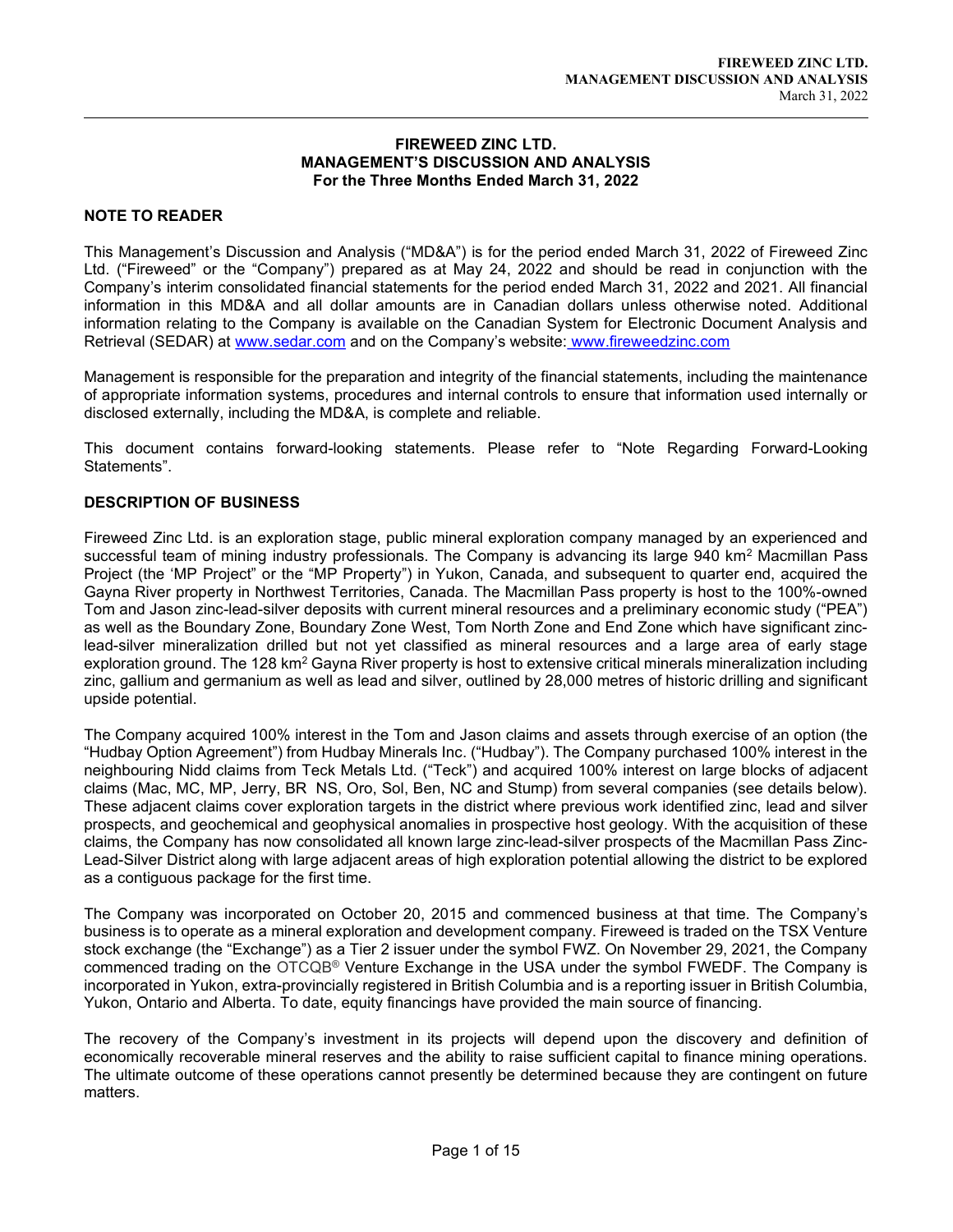## OVERALL PERFORMANCE AND HIGHLIGHTS

 $\overline{a}$ 

During the three months ended March 31, 2022, the Company reported the following:

 On January 12, 2022, the Company announced further assays from the 2021 drill program including 6.9% zinc, 5.0% lead and 48.7 g/t silver over 11.7 metres at the Tom East Zone.

 On March 10, 2022, the Company announced the final assays from the 2021 drill program including 14.0% zinc, 0.2% lead and 57 g/t silver over 3.05 metres within 4.9% zinc, 0.7% lead and 34 g/t silver over 21.6 metres at Boundary West Zone.

 On March 17, 2022, the Company announced a non-brokered \$9.68 million private placement. On April 4, 2022, the Company announced upsizing of the financing to \$12 million and on April 14, 2022 the Company announced upsizing again to \$13 million. On April 6, 2022, the Company announced closing of the first tranche of the financing consisting of 5,586,444 Common Shares at a price of CAD\$0.70 per share and 7,200,000 flow-through common shares at a price of CAD\$0.99 per share for total proceeds of \$11,038,511.

Subsequent to the quarter ended March 31, 2022, the following events have taken place:

 On April 6, 2022, the Company closed the first tranche of the previously announced non-brokered private placement. This tranche consisted of 5,586,444 Common Shares at a price of \$0.70 per share and 7,200,000 flowthrough common shares at a price of \$0.99 per share for total proceeds of \$11,038,511.

• On May 10, 2022, the Company announced staking of the 128.75 km<sup>2</sup> Gayna River property located 180 kilometres north of the Macmillan Pass Project. The Gayna River property is host to extensive critical minerals mineralization including zinc, gallium and germanium as well as lead and silver, outlined by 28,000 metres of historic drilling and significant upside potential.

#### MACMILLAN PASS PROJECT

The Macmillan Pass Project encompasses 940 km<sup>2</sup> of contiguous mineral claims located approximately 200 km northeast of the settlement of Ross River in the eastern Yukon Territory of Canada. It is host to the large Tom and Jason shale-hosted zinc-lead-silver deposits as well as the Boundary Zone, Boundary Zone West, Tom North Zone and End Zone which have significant mineralization drilled but not yet classified as mineral resources. The MP Project also includes large blocks of 100%-owned adjacent claims (Mac, MC, MP, Jerry, BR , NS, Oro, Sol, Ben and Stump) which cover exploration targets in the district where previous and recent work identified zinc, lead and silver prospects, and geophysical and geochemical anomalies in prospective host geology. The Company has a 50-person camp near the Tom deposit which is accessible via the North Canol Road (designated Yukon Highway No. 6) from the community of Ross River and via a local airstrip.

The Tom and Jason deposits are located in the Selwyn Basin and hosted in Devonian-age Lower Earn Group sedimentary rocks. Zinc-lead-silver sulphide-barite mineralization typically occurs in thick stratiform lenses and extends for as much as 1,200 meters along strike and 450+ meters down dip. Boundary Zone is different and consists of veins, stockworks, disseminations and replacement sulphide mineralization as well as multiple horizons of stratiform mineralization in Devonian-age Lower Earn Group and Silurian-age Road River Group sedimentary rocks respectively. The main economic sulphide minerals are sphalerite and galena.

To date the Tom deposits have seen a total of 3,423 meters of underground development, 5,953 meters of underground core drilling in 84 holes, and 33,705 meters of surface core drilling in 158 holes; at Jason a total of 38,617 meters has been drilled in 138 holes from surface to date; at Boundary a total of 10,248 meters has been drilled in 35 holes from surface to date; and at End Zone a total of 3,910 meters has been drilled in 18 holes from surface to date. The Tom and Jason sites have a Class 4 Land Use Permit and the Tom site a Type B Water Licence. The rest of the MP Property has a Class 1 Land Use Permit which is renewed annually. Environmental water monitoring of the Tom site has been ongoing since 2000 (see *Environment* section below for additional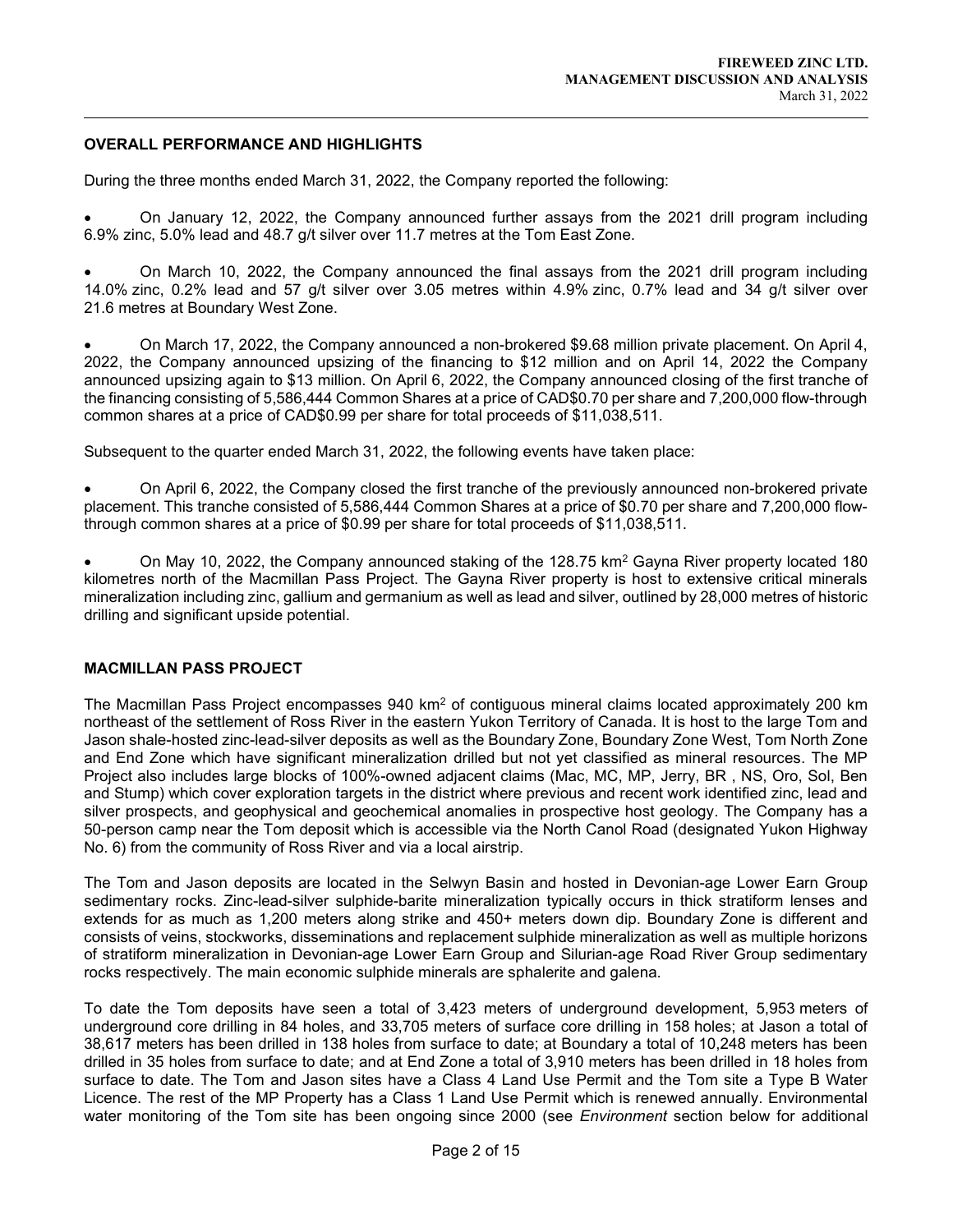information). Community relations have been good, and the Company employs workers and contracts service providers from the nearest community of Ross River for the exploration program (see Community and First Nations section below for additional information).

## Summary of MP Property Acquisitions

 $\overline{a}$ 

The MP Property comprises multiple claim blocks that were acquired and consolidated over several years by Fireweed into the current large 940 km2 Macmillan Pass property. Summaries of the underlying claim blocks/properties and royalties are described below.

Fireweed holds 100% interest in the 361 claims of the Tom and Jason property. The Jason claims have a third party underlying 3% net smelter return royalty ("NSR") which can be bought out at any time for \$5,250,000. There are no underlying royalties on the Tom claims.

Fireweed holds 100% interest in the 372 claims of the Nidd property which includes the Boundary Zone and Boundary West Zone. Teck retains a 1% NSR royalty and a right of first offer to purchase future production concentrates from the Nidd property.

Fireweed holds 100% interest in the 820 claims of the Mac property. Vendor Maverix Metals Inc. retains production royalties of 0.25% NSR on base metals and other non-precious minerals, 1% NSR on silver and other precious metals excluding gold, and 3% NSR on gold produced from the Mac property.

Fireweed holds 100% interest in the 333 MC, 74 MP and 217 Jerry claims. Vendors Epica Gold Inc. ("Epica") and Carlin Gold Corporation ("Carlin") together retain production royalties of 0.5% NSR on base metals and silver, and 2% NSR on all other metals including gold produced from the MC, MP and Jerry claims, and are entitled to one additional payment of \$750,000 or equivalent in Fireweed shares at the Company's option, upon receiving a resource calculation of at least 2 million tonnes of indicated (or better) resource on any part of the MC, MP or Jerry claims. Fireweed maintains a right of first refusal on the sale of any NSR royalty from these claims by Epica and/or Carlin.

Fireweed holds 100% interest in the 326 BR claims and 333 NS claims. Vendor Golden Ridge Resources Ltd. retains production royalties of 0.5% NSR on base metals and silver, and 2% NSR on all other metals including gold produced from the BR and NS claims, and is entitled to one additional payment of \$750,000 or equivalent in Fireweed shares at the Company's option, upon receiving a resource calculation of at least 2 million tonnes of indicated (or better) resource on any part of the BR or NS claims. Fireweed will have the right to purchase one-half of these NSR royalties for \$2,000,000 at any time prior to the commencement of commercial production. Fireweed maintains a right of first refusal on the sale of any NSR royalty from these claims by Golden Ridge. There is also a pre-exiting third party 3% NSR royalty on any future cobalt production from the BR and NS claims.

Fireweed holds 100% interest in the 410 claims of the Sol property and several small nearby separate claim blocks (Ben, NC, Stump, Bach). Vendor QuestEx Gold & Copper Ltd. retains production royalties of 0.5% NSR on all base metals and silver, and 2% NSR on all other metals including gold, which may be mined from these properties. There is an additional third-party royalty consisting of a 2% NSR on production from the Sol, Stump and Bach claims of which 1% may be extinguished for \$2,000,000.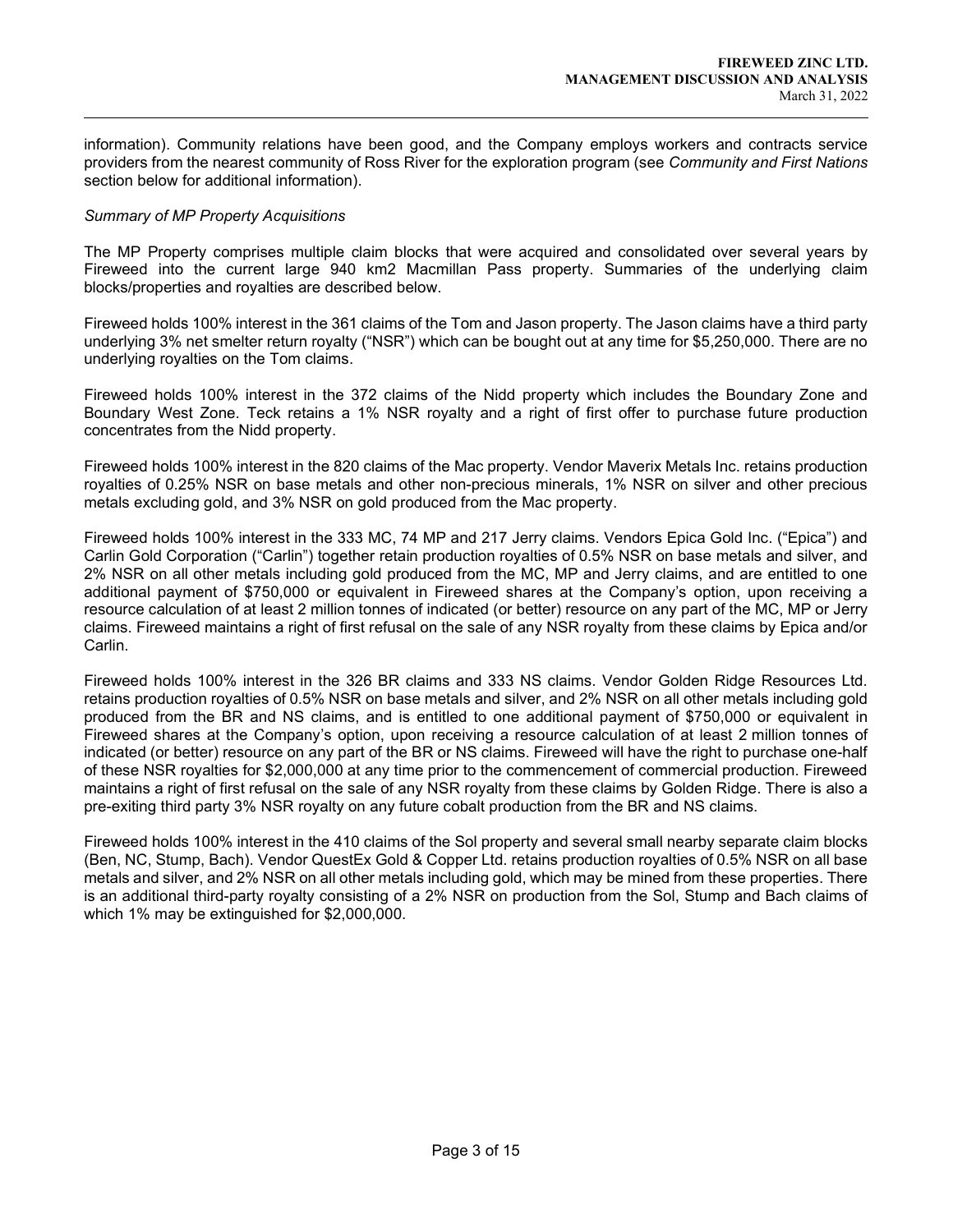## Terms of the Oro Property Option Agreement

 $\overline{a}$ 

During the quarter on January 13, 2022, the Company exercised its option with private companies Cathro Resources Corp. ("Cathro") and Cazador Resources Ltd. ("Cazador"), and acquired 100% interest in the 1,582 claim Oro property covering 318km<sup>2</sup> on the western extension of the Macmillan Pass District. Payment terms to exercise the option were as follows:

| Due Date                                                     | Cash             | <b>Common Shares</b> |
|--------------------------------------------------------------|------------------|----------------------|
| Within 5 days of TSX Venture Exchange approval of the option |                  |                      |
| agreement (January 18, 2021)                                 | \$250,000 (paid) | 500,000 (issued)     |
| On or before January 13, 2022                                | \$250,000 (paid) | 500,000 (issued)     |
| <b>TOTAL</b>                                                 | \$500,000        | 1,000,000            |

Cathro and Cazador together retain a 0.5% NSR production royalty on all base metals and silver, and 2% NSR on all other metals including gold, which may be mined from the Oro property.

Titles to all these claims have been transferred and registered to the Company.

#### Mineral Resources and PEA

#### Tom-Jason Mineral Resource Report

Based on the 2017 drill results along with the historic core re-sampling results and compilation of historic data, the Company announced updated NI43-101 mineral resources for the Tom and Jason deposits on January 10, 2018 which were substantially larger than historically reported resources. The updated base case resources were as follows:

| Table 1: Base Case Tom+Jason Mineral Resource Estimates (at NSR cutoff grade of \$65) |  |
|---------------------------------------------------------------------------------------|--|
|---------------------------------------------------------------------------------------|--|

|           | Tonnes |        |         |         |        |                 |                 | <b>MOz</b> |
|-----------|--------|--------|---------|---------|--------|-----------------|-----------------|------------|
| Category  | (Mt)   | ZnEg % | %<br>Zn | %<br>Pb | Ag g/t | <b>B</b> lbs Zn | <b>B</b> lbs Pb | Αg         |
| Indicated | 11 21  | 9.61   | 6.59    | 2.48    | 21.33  | .63             | 0.61            | 7.69       |
| Inferred  | 39.47  | 10.00  | 5.84    | 3.14    | 38.15  | 5.08            | 2.73            | 48.41      |

Details and supporting information are provided in the NI43-101 Technical Report posted on www.sedar.com and in the Company's news release, both dated January 10, 2018. Additional mineralization subsequently drilled at Boundary Zone, Boundary West Zone, Tom North Zone and End Zone as well as step out drill holes at Tom and Jason will be considered in a future updated mineral resource estimate for the MP Property.

#### Tom-Jason Preliminary Economic Assessment Report

On May 23, 2018, the Company announced the positive results of an independent NI43-101 Preliminary Economic Assessment ("PEA") for the Tom and Jason deposits prepared by JDS Energy and Mining, Inc. ("JDS") with work on tailings and water by Knight Piesold Consulting, both of Vancouver, Canada utilizing the 2018 mineral resources of Table 1.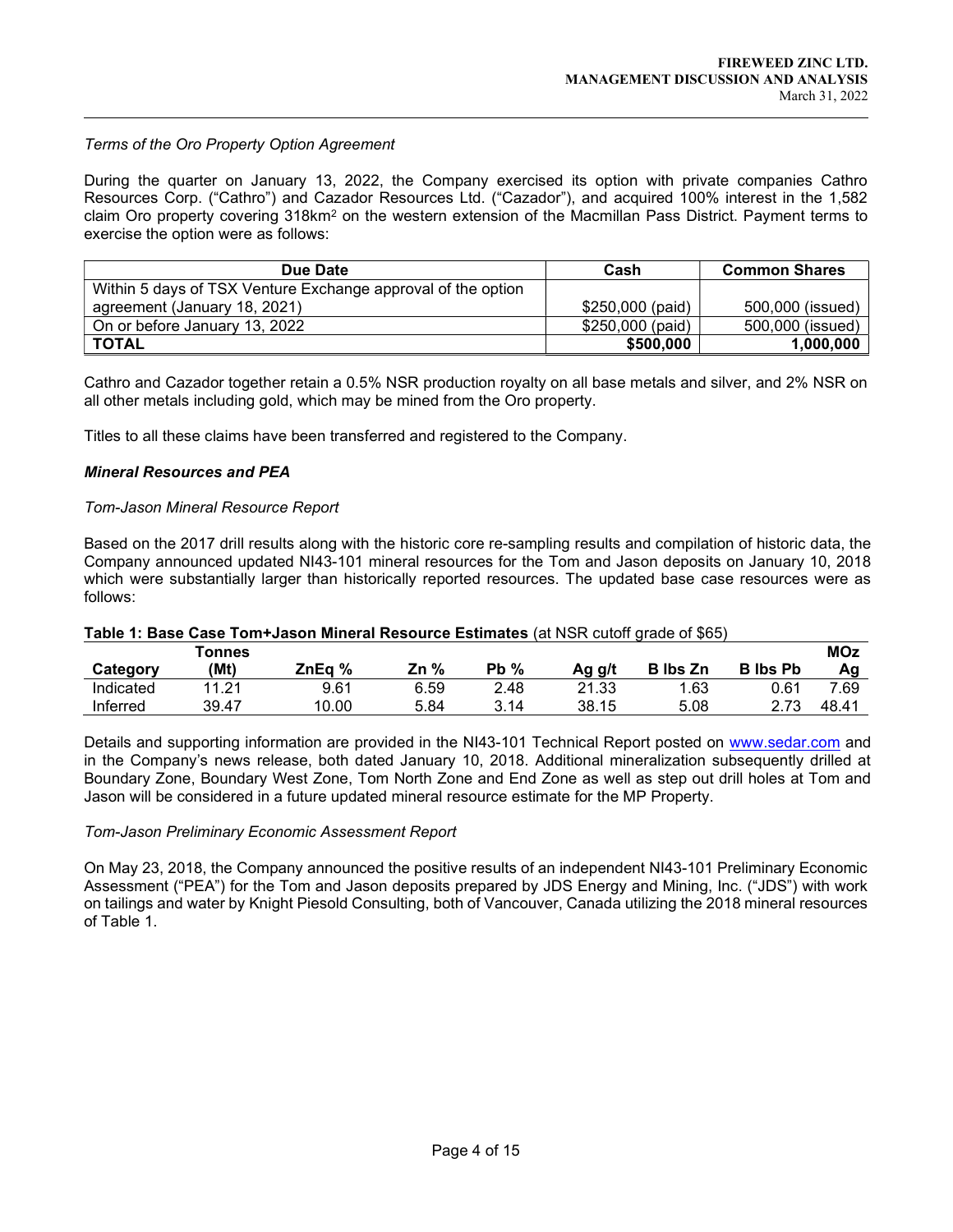Production and Economic Highlights:

 $\overline{a}$ 

- Long mine life and large-scale production:
	- $\circ$  18-year mine life with 32.7Mt of mineralization mined at 4,900 tonne-per-day average processing rate.
	- o 1.54Mt of Zinc, 0.88Mt of Lead, and 37Moz of Silver in concentrate shipped.
	- $\circ$  Average yearly contained-metal production of 85kt Zinc, 48kt Lead and 2Moz Silver.
- Robust economics using metals prices of \$1.21/lb Zn, \$0.98/lb Pb, and \$16.80/oz Ag:
	- Pre-Tax NPV at 8% of \$779,000,000 and IRR of 32%.
	- o After-Tax NPV at 8% of \$448,000,000 and IRR of 24%.
- Manageable CAPEX and rapid payback:
	- $\circ$  Pre-production CAPEX of \$404,000,000. CAPEX includes a total of \$100,000,000 for upgrading to a production-suitable access road to the MP Project. On March 3, 2020 the Company announced that the Yukon Government and the Ross River Dena Council First Nation had reached an Agreement in Principle on \$71,000,000 in road upgrades which, in part, included upgrading of the MP Project access road.
	- o Payback period of 4 years.
	- o Starter-pits on Tom West and Jason Main zones reduce up-front capital.
- Significant Upside
	- o Numerous opportunities for significant economic improvement.
	- o Known zones remain open for expansion, including into high-grade areas.
	- $\circ$  Highly prospective and large land package with untested exploration targets.
	- o Not included in this PEA study are the Boundary Zone, Boundary West Zone, Tom North Zone and End Zone as well as new step out holes at Tom and Jason which have significant zinc-lead-silver mineralization drilled after the PEA study was completed, but not yet classified as mineral resources.

Details and supporting information are provided in the NI43-101 PEA Technical Report dated July 6, 2018 (effective date May 23, 2018) posted on www.sedar.com and in the Company's news release dated May 23, 2018.

# Exploration Program

In 2021, the Company drilled more wide intersections of zinc and lead mineralization at Boundary Zone, Boundary West Zone and Tom East Zone. A total of 3,845 m of diamond drilling in 11 holes using two drill rigs was completed. Assays from these holes are in Company news releases. In addition, 91 line kilometers of ground gravity geophysical surveying and 1,305 line kilometers of airborne VTEM-magnetics geophysical surveying was completed as well as geological mapping, prospecting and geochemical surveys. Results of these surveys will be used to guide future exploration work and target drilling on the MP Property. A muon downhole geophysics survey was attempted but crews were unable to deploy the muon detectors down the designated drill holes. Another attempt to deploy the muon detectors is planned for the 2022 field season. Interpretation of results from the 2021 exploration work has been completed.

Planning and preparations for the 2022 exploration program are well advanced with drill contracts signed and other main service providers committed. Details will be announced in due course.

# GAYNA RIVER PROPERTY

Subsequent to quarter end, the Company acquired the Gayna River property through staking. The 128.75 km<sup>2</sup> Gayna River property is located 180 kilometres north of the Macmillan Pass Project in the Northwest Territories, Canada, and is host to extensive critical minerals mineralization including zinc, gallium and germanium as well as lead and silver, outlined by 28,000 metres of historic drilling and significant upside potential. Exploration plans for Gayna River will be announced in due course.

For more details on the Company and its projects, see Fireweed's NI43-101 technical reports and news releases posted on the Company's website at www.FireweedZinc.com or at www.sedar.com.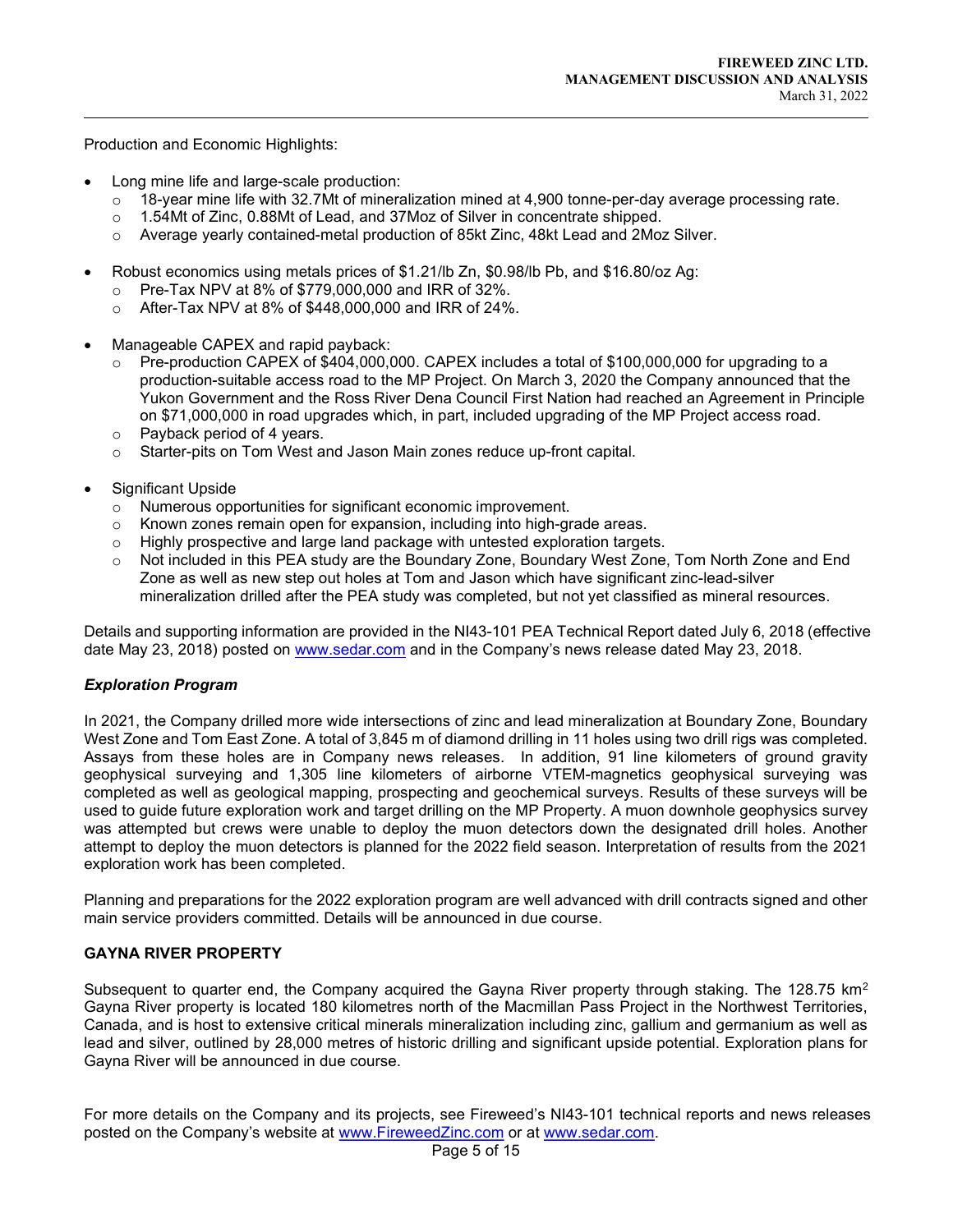Leon McGarry, P.Geo., Senior Resource Geologist for CSA Global Canada Geosciences Ltd. at the time, is independent of Fireweed Zinc Ltd. and a 'Qualified Person' as defined under Canadian National Instrument 43-101. Mr. McGarry is responsible for the Mineral Resource Estimate and directly related information in this MD&A.

Michael Makarenko, P.Eng., Project Manager for JDS Energy and Mining, Inc., is independent of Fireweed Zinc Ltd. and a 'Qualified Person' as defined under Canadian National Instrument 43-101. Mr. Makarenko is responsible for the PEA results and directly related information in this MD&A.

George Gorzynski, P.Eng., Executive Vice President and Director of Fireweed Zinc Ltd., and a Qualified Person under the meaning of Canadian National Instrument 43-101, approved the other technical information (information not directly related to the Mineral Resource Estimate or the PEA) in this MD&A.

# HEALTH AND SAFETY

 $\overline{a}$ 

The Company embeds core values of health and safety throughout its operations. The health and safety of the Company's workers and local communities are, and will always be, a top priority, and the Company will continue to take necessary steps and actions to ensure their well-being.

In March 2020, the World Health Organization declared coronavirus COVID-19 a global pandemic. Recently governments have reduced COVID-19 restrictions but the Company plans to continue its COVID-19 monitoring and protocols to guard against any outbreaks on the project sites. Should there be an outbreak of COVID-19 on site, the Company's operations and/or timelines could be impacted in a number of ways including, but not limited to, a reduction or shut down of activity at Macmillan Pass; disruptions to supply chains and services; worker absenteeism due to illness; and disruption to the progress of technical work, permit approvals, First Nations agreements, and financing. These possible impacts could result from government directives, the need to modify work practices to meet appropriate health and safety standards, and other COVID-19 related impacts on the operations, availability of labour or to the supply chain.

Our normal high health and safety protocols that have allowed the Company to maintain a safe workplace in years past, continue to apply. Every person arriving at our work site is first taken through a health and safety orientation before any other activity is begun. Every morning begins with a self monitoring COVID-19 Health Monitoring Decision Tree before leaving personal accommodations, followed by safety "toolbox" meetings and weekly safety meetings which are attended by everyone in camp to re-enforce a safety-first mindset. We emphasize that safety is the responsibility of everyone on site. We have highly trained first aid personnel in camp with a dedicated and well equipped first aid facility, and protocols for timely medical evacuations by air to a hospital if required.

The Company works to identify and mitigate potential health and safety risks at all work sites. Our excellent safety record over years of operations is the result of prioritizing and instilling a culture of safety first in every person at our work site and constantly seeking to improve our health and safety protocols and procedures.

## ENVIRONMENT

Fireweed is committed to carrying out its work programs to high standards of environmental stewardship. We aim to prevent or mitigate as much as reasonably possible, the impacts of our operations on the environment through effective and scientifically sound operating practices while at all times complying with applicable environmental legislation.

Environmental studies and monitoring by Hudbay toward eventual development of a mining operation began at the Tom site in 2000 and were expanded in 2008. These include 12 surface water monitoring stations in the local streams, three ground water monitoring wells and a weather station. The Tom and Jason sites have a Class 4 Land Use Permit, the Tom site a Type B Water Licence, and the rest of the MP Property has a Class 1 Land Use Permit. Most of the historic surface and other disturbances from previous work have been reclaimed.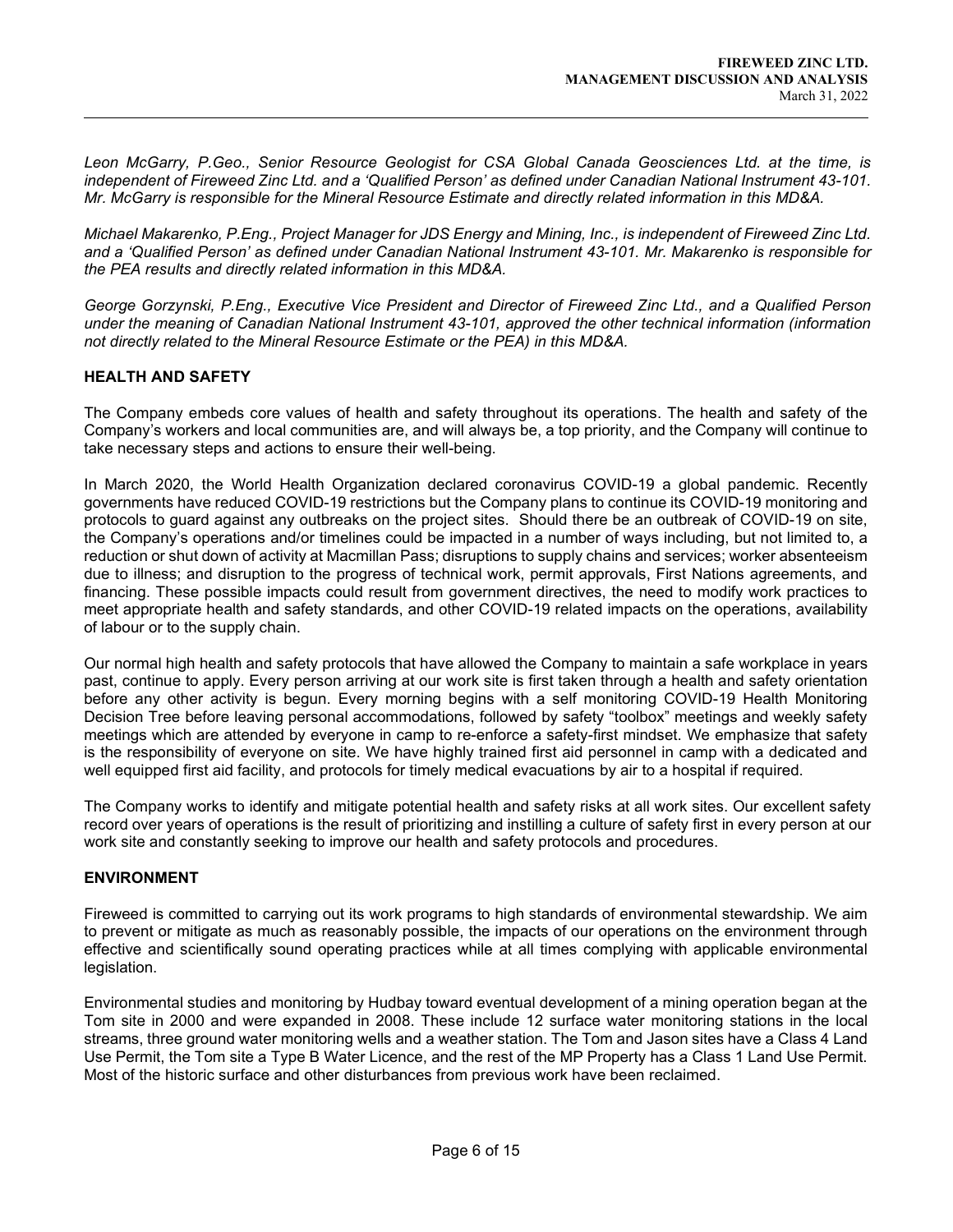## COMMUNITY AND FIRST NATIONS

 $\overline{a}$ 

The Company believes in engaging with local communities and First Nations toward building respectful relationships through dialogue and collaborative processes.

The MP Property lies within an area of unsettled territorial claim by the Kaska First Nations and within the Yukon First Nations Umbrella Agreement traditional territory of the First Nation of Na-Cho Nyäk Dun. Treaty negotiations between the First Nations, and the federal and territorial governments are continuing but have not affected the Company's ability to carry out work on the MP Project. The recently staked Gayna River property is located within the Sahtu Settlement Area, the Gwich'in Settlement Area, and the asserted territory of the First Nation of Na-Cho Nyäk Dun. The Company has been engaging or, in the case of Gayna River, is opening dialogues with all these First Nations.

The nearest community to the MP Project site is the Kaska First Nations community of Ross River (population 350) located 200 kilometers to the west. There are no permanent settlements at or near the project sites but there are a small number of seasonal temporary use hunter and trapper cabins in the MP Project area, none of which are in the immediate vicinity of the known zones of zinc-lead-silver mineralization. The Company practices preferential hiring of local First Nations-based businesses and personnel whenever practical, for work on its projects. Brandon Macdonald, Fireweed's CEO, hails from Ross River where he grew up as a child and is known in the community. On March 3, 2020, the Company announced that the Yukon Government and the Ross River Dena Council (Kaska) First Nation had reached an Agreement in Principle on \$71,000,000 in road upgrades which, in part, included the MP Project access road.

## FINANCING AND CORPORATE DEVELOPMENT

## SELECTED ANNUAL INFORMATION

The following table summarizes selected financial data for the three recent fiscal years, ended December 31, 2021, 2020 and 2019, and should be read in conjunction with such financial statements, prepared in accordance with International Financial Reporting Standards ("IFRS") and the related notes thereon:

| <b>Item</b>                              | <b>Fiscal Year</b><br><b>Ended</b><br>December 31,<br>2021 | <b>Fiscal Year</b><br><b>Ended</b><br>December 31,<br>2020 | <b>Fiscal Year</b><br><b>Ended</b><br>December 31,<br>2019 |
|------------------------------------------|------------------------------------------------------------|------------------------------------------------------------|------------------------------------------------------------|
| Revenues                                 | \$<br>nil l                                                | \$<br>nil l                                                | \$<br>nil                                                  |
| <b>Expenses</b>                          | 9,685,621                                                  | 6,414,637                                                  | 5,930,691                                                  |
| Net Loss                                 | 8,922,174                                                  | 5,640,598                                                  | 5,263,403                                                  |
| Net Loss per Share                       | (0.14)                                                     | (0.12)                                                     | (0.15)                                                     |
| <b>Current Assets</b>                    | 8,734,420                                                  | 2,607,837                                                  | 965,106                                                    |
| <b>Exploration and Evaluation Assets</b> | 12,088,437                                                 | 11,458,395                                                 | 8,942,213                                                  |
| <b>Total Assets</b>                      | 21,031,418                                                 | 14,219,765                                                 | 9,968,957                                                  |
| <b>Current Liabilities</b>               | 870,230                                                    | 229,863                                                    | 288,800                                                    |
| <b>Working Capital</b>                   | 7,864,190                                                  | 2,377,974                                                  | 676,306                                                    |
| Shareholders' Equity                     | \$<br>$18,745,199$ \$                                      | $13,713,330$ \\$                                           | 9,419,134                                                  |
| Number of Shares Outstanding             | 74,897,032                                                 | 56,057,112                                                 | 37,797,129                                                 |

## RESULTS OF OPERATIONS

As at March 31, 2022, total assets were \$20,124,888 (December 31, 2021 - \$21,031,418), exploration and evaluation assets totalled \$12,643,437 (December 31, 2021 - \$12,088,437). The details of the cost breakdown are contained in the schedule of Exploration and Evaluation Assets in the notes to the financial statements for the period ended March 31, 2022 (Note 4).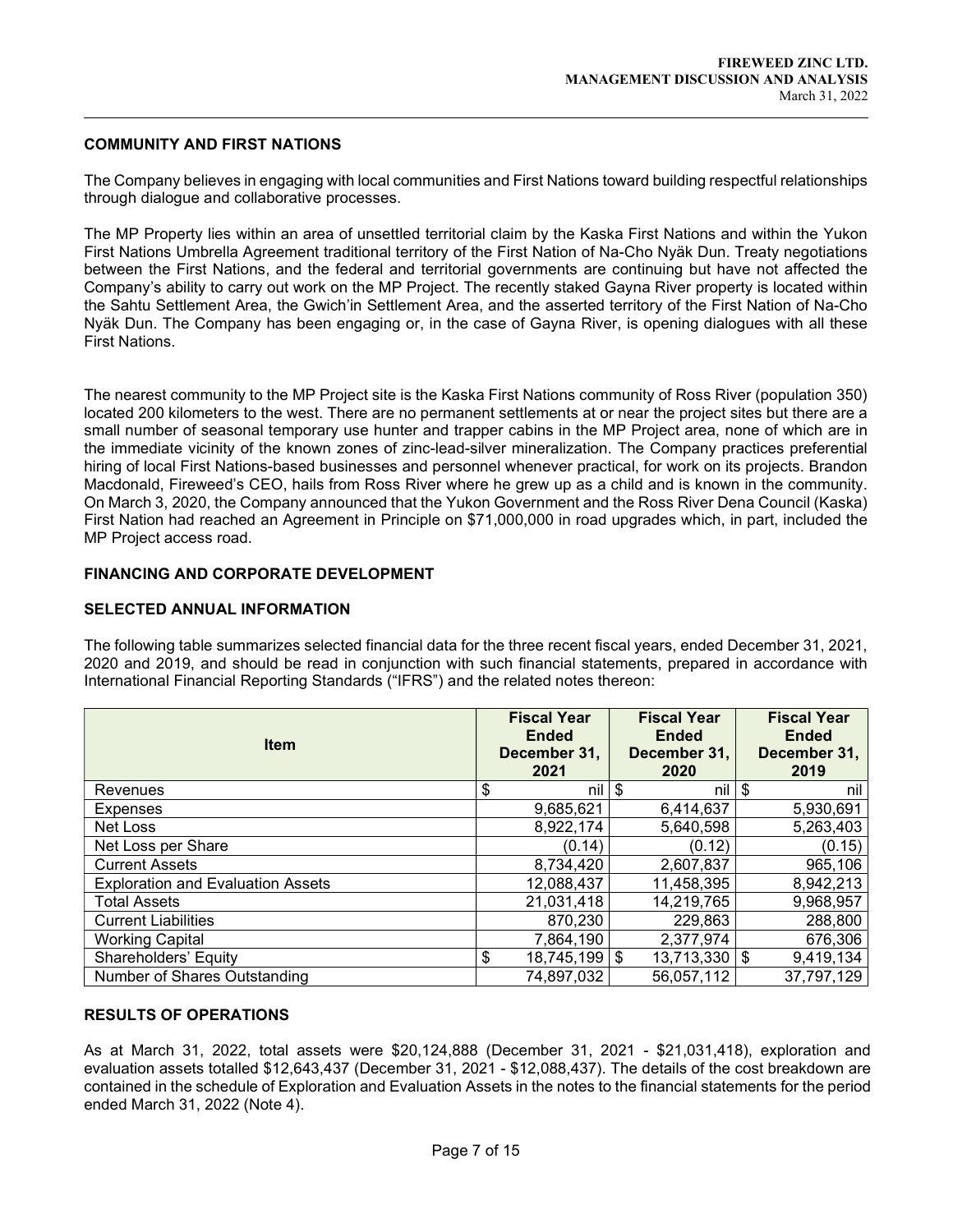#### For the three months ended March 31, 2022 and 2021

 $\overline{a}$ 

The Company had a net loss of \$962,723 for the three months ended March 31, 2022 ("Q1-2022") (\$0.01 per share) as compared to the three months ended March 31, 2021 ("Q1-2021") of \$1,077,290 (\$0.02 per share).

Exploration and evaluation expenditures decreased by \$257,171 in comparison to Q1-2021 which had higher assay costs (due to late, post year end, receipt of some 2020 drill assay results) as well as additional geological consulting and permitting costs.

Consulting and management fees increased by \$103,132 due to more consulting work performed and the strengthening of the management team including the hiring of Planning and Controls Manager and VP Sustainability in comparison to Q1-2021, when the consultants and management team was smaller.

Investor relations expense increased by \$33,206 in comparison to Q1-2021 as the Company undertook more marketing, branding, and other promotional activities during the quarter and as a result of hiring of the new Communications Manager.

Shared-based compensation increased by \$42,427 as there were more stock options granted throughout 2021 and vested in 2022.

## SUMMARY OF QUARTERLY RESULTS

The following table sets forth selected quarterly financial information for each of the last eight quarters with the figures for each quarter in Canadian dollars.

|                                                      | March 31,<br>2022 | <b>December</b><br>31, 2021 | September<br>30, 2021 | <b>June 30,</b><br>2021 | March 31,<br>2021 | <b>December</b><br>31, 2020 | September<br>30, 2020 | <b>June 30,</b><br>2020 |
|------------------------------------------------------|-------------------|-----------------------------|-----------------------|-------------------------|-------------------|-----------------------------|-----------------------|-------------------------|
| Operating<br>expenses                                | (1,035,696)       | (1,544,188)                 | (4,746,460)           | (2,317,739)             | (1,077,234)       | (2,375,684)                 | (2,896,329)           | (555, 870)              |
| Net income<br>$(\text{loss})$                        | (962, 723)        | (1,480,086)                 | (4,052,547)           | (2,312,251)             | (1,077,290)       | (2,044,408)                 | (2,456,095)           | (555, 128)              |
| Basic and<br>diluted<br>earnings (loss)<br>per share | (0.01)            | (0.02)                      | (0.06)                | (0.04)                  | (0.02)            | (0.04)                      | (0.05)                | (0.01)                  |
| Total assets                                         | 20,124,888        | 21,031,418                  | 16,938,476            | 18,368,153              | 13,923,596        | 14,219,765                  | 17,371,206            | 10,150,240              |
| Shareholders'<br>equity<br>(deficiency)              | 18,192,724        | 18,745,199                  | 15,984,921            | 16,818,853              | 13,415,023        | 13,713,330                  | 15,246,620            | 9,656,674               |
| Capital stock                                        | 50,333,511        | 50,028,511                  | 45,971,361            | 42,128,558              | 37,212,507        | 36,486,333                  | 36,062,909            | 28, 163, 172            |
| Deficit                                              | 34,652,509        | 33,689,786                  | 32,209,700            | 28, 157, 153            | 25,844,902        | 24,767,612                  | 22,723,204            | 20,267,109              |

## LIQUIDITY AND CAPITAL RESOURCES

The Company manages its capital to maintain its ability to continue as a going concern and to provide returns to shareholders and benefits to other stakeholders. The capital structure of the Company consists of cash and cash equivalents and equity comprised of issued share capital and deficit.

Fireweed manages and adjusts its capital structure in light of economic conditions and financial needs. The Company, upon approval from its Board of Directors, will balance its overall capital structure through new share issues or by undertaking other activities as deemed appropriate under the specific circumstances.

# WORKING CAPITAL

As at March 31, 2022, the Company had positive working capital of \$6,701,974 (December 31, 2021 - \$7,864,190). Working capital included Prepaid Expenses of \$262,385 (December 31, 2021 - \$213,744), comprised mainly of advances for advertising and promotion, software licenses, exploration work and insurance.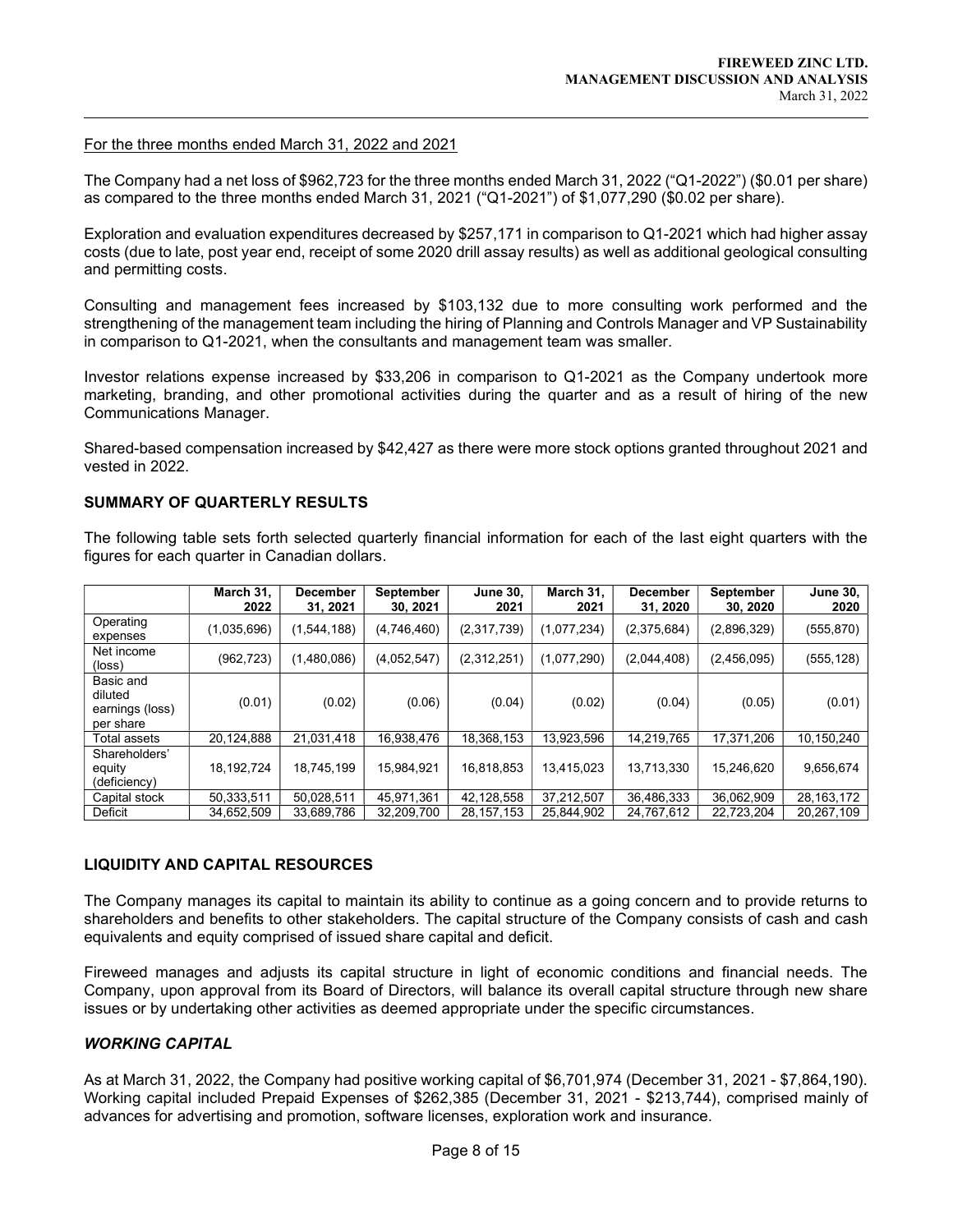# **CASH**

 $\overline{a}$ 

On March 31, 2022, the Company had cash of \$6,964,663 (December 31, 2021 - \$8,179,833). Management of cash balances is conducted in-house based on internal investment guidelines. Cash is deposited with a major Canadian financial institution. Cash required for operations is held in a chequing account. Excess funds may be invested in conservative money market instruments that bear interest and carry a low degree of risk. Some examples of instruments in which we may invest its cash are treasury bills, money market funds, bank guaranteed investment certificates and bankers' acceptance notes. The objective of these investments is to preserve funds for the use in and advancement of the Company's business.

# CASH USED IN OPERATING ACTIVITIES

Net cash used in operating activities during the period ended March 31, 2022 was \$965,170 (2021 – \$809,599). Cash was mostly spent on exploration work, consulting fees, investor relations expenses, professional fees, and general and administrative costs.

# CASH USED IN INVESTING ACTIVITIES

Total cash used in investing activities during the period ended March 31, 2022 was \$250,000 (2021 – \$1,930), which was related to MP Property option payments.

# REQUIREMENT OF ADDITIONAL EQUITY FINANCING

The Company has relied primarily on equity financings for all funds raised to date for its operations and will need more funds to explore and develop its projects in the future. Until it starts generating profitable operations from exploration, development and sale of minerals, the Company intends to continue relying upon the issuance of securities to finance its operations and acquisitions.

The Company is not subject to externally imposed capital requirements as at March 31, 2022.

## OUTSTANDING SHARE DATA

The Company's authorized share capital consists of an unlimited number of common shares without par value.

As at March 31, 2022, there were 75,397,032 shares issued and outstanding (74,897,032 at December 31, 2021), which were issued for an aggregate consideration of \$50,333,511, net of issuance costs and flow-through premium liability.

As of the date of this MD&A, the following shares, warrants and options were outstanding:

|                                      | Number of<br><b>Shares/Options/Warrants</b> | <b>Exercise Price</b> | <b>Expiry Date</b> |
|--------------------------------------|---------------------------------------------|-----------------------|--------------------|
| <b>Issued and Outstanding Shares</b> | 88,723,476                                  |                       |                    |
| <b>Share Purchase Warrants</b>       | 3,622,003                                   | \$0.60                | April 14, 2024     |
| <b>Share Purchase Warrants</b>       | 2,156,087                                   | \$0.80                | August 06, 2022    |
| <b>Finders' Warrants</b>             | 28,302                                      | \$0.80                | August 06, 2022    |
| <b>Share Purchase Warrants</b>       | 1,638,647                                   | \$0.95                | September 04, 2022 |
| Finders' Warrants                    | 56,669                                      | \$0.90                | July 06, 2023      |
| <b>Finders' Warrants</b>             | 129,630                                     | \$0.70                | December 08, 2022  |
| Finders' Warrants                    | 117,000                                     | \$0.70                | April 6, 2023      |
| <b>Stock Options</b>                 | 640,000                                     | \$0.50                | April 26, 2022     |
| <b>Stock Options</b>                 | 30,000                                      | \$0.70                | October 27, 2022   |
| <b>Stock Options</b>                 | 120,000                                     | \$0.83                | December 06, 2022  |
| <b>Stock Options</b>                 | 810,000                                     | \$1.45                | March 14, 2023     |
| <b>Stock Options</b>                 | 250,000                                     | \$0.65                | July 11, 2024      |
| <b>Stock Options</b>                 | 802,000                                     | \$0.59                | June 10, 2025      |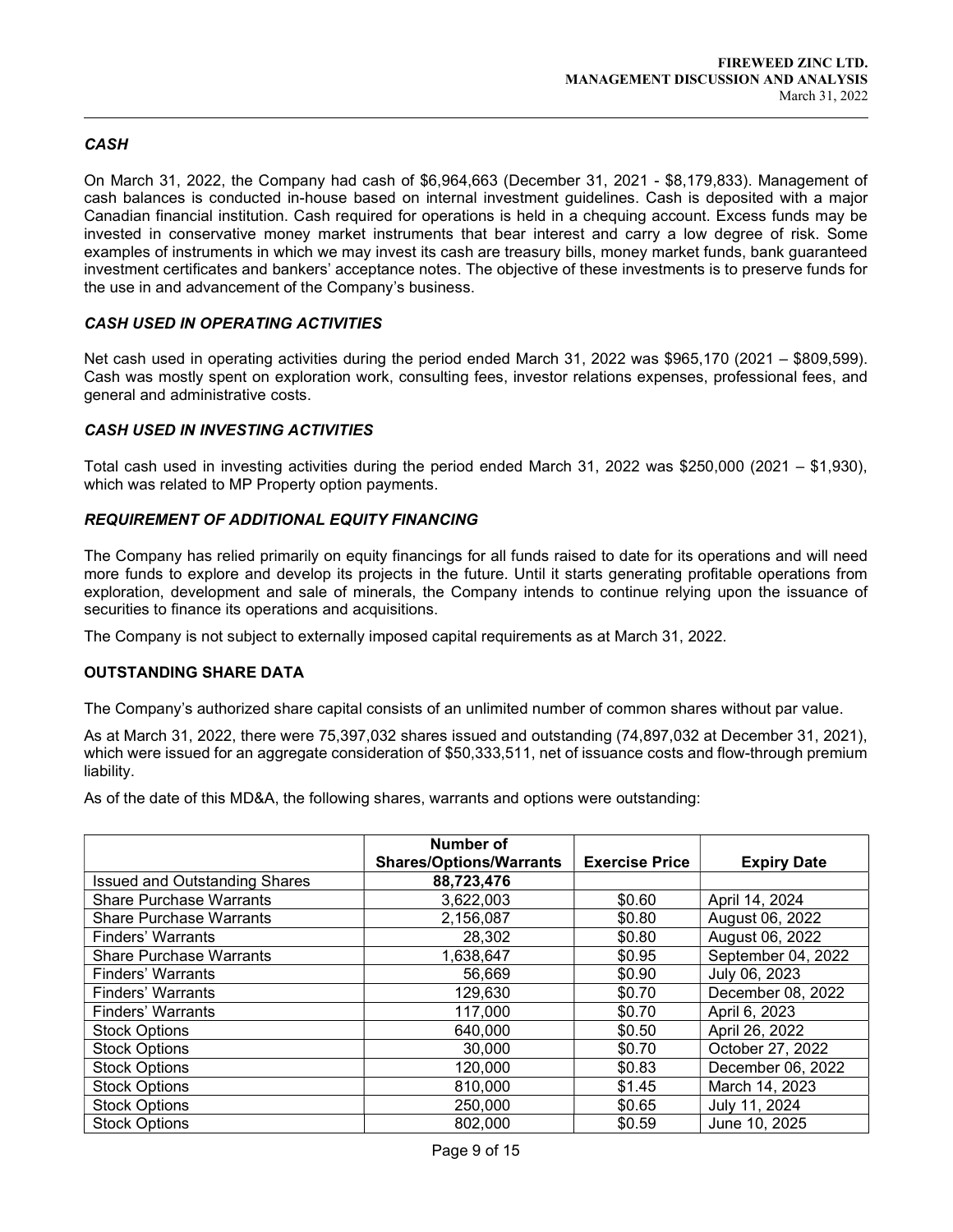|                                | Number of<br><b>Shares/Options/Warrants</b> | <b>Exercise Price</b> | <b>Expiry Date</b> |
|--------------------------------|---------------------------------------------|-----------------------|--------------------|
| <b>Stock Options</b>           | 160,000                                     | \$0.71                | August 25, 2025    |
| <b>Stock Options</b>           | 120,000                                     | \$0.99                | September 18, 2025 |
| <b>Stock Options</b>           | 1,345,000                                   | \$0.80                | July 7, 2026       |
| <b>Stock Options</b>           | 75,000                                      | \$0.83                | November 1, 2026   |
| Fully Diluted at May 24, 2022* | 100,823,814                                 |                       |                    |

\* This number excludes 3,700,000 not yet issued performance shares (please refer to Notes 16 in the financial statements for the year ended December 31, 2021 for more information).

# CRITICAL ACCOUNTING ESTIMATES

 $\overline{a}$ 

Our significant accounting policies are presented in Note 3 of the audited consolidated financial statements for the year ended December 31, 2021. Note 3 provides that the preparation of the Company's financial statements in conformity with IFRS requires management to make judgments, estimates and assumptions that affect the reported amounts of assets, liabilities and contingent liabilities at the date of the financial statements and reported amounts of expenses during the reporting period. Actual outcomes could differ from these estimates. These financial statements include estimates that, by their nature, are uncertain. The impacts of such estimates are pervasive throughout the financial statements and may require accounting adjustments based on future occurrences. Revisions to accounting estimates are recognized in the period in which the estimate is revised and future periods if the revision affects both current and future periods. These estimates are based on historical experience, current and future economic conditions and other factors, including expectations of future events that are believed to be reasonable under the circumstances.

Information about significant areas of estimation uncertainty in applying accounting policies that have the most significant effect on the amounts recognized in the financial statements are noted below.

## KEY SOURCES OF ESTIMATION UNCERTAINTY

## Carrying value and recoverability of exploration and evaluation assets

The carrying amount of the Company's exploration and evaluation assets do not necessarily represent present or future values, and the Company's exploration and evaluation assets have been accounted for under the assumption that the carrying amount will be recoverable. Recoverability is dependent on various factors, including the discovery of economically recoverable reserves, the ability of the Company to obtain the necessary financing to complete the development and upon future profitable production or proceeds from the disposition of the mineral properties themselves.

Additionally, there are numerous geological, economic, environmental and regulatory factors and uncertainties that could impact management's assessment as to the overall viability of its properties or to the ability to generate future cash flows necessary to cover or exceed the carrying value of the Company's exploration and evaluation assets.

#### Deferred tax assets and liabilities

The measurement of a deferred tax provision is subject to uncertainty associated with the timing of future events and changes in legislation, tax rates and interpretations by tax authorities. The estimation of taxes includes evaluating the recoverability of deferred tax assets based on an assessment of the Company's ability to utilize the underlying future tax deductions against future taxable income prior to expiry of those deductions. Management assesses whether it is probable that some or all of the deferred income tax assets will not be realized. The ultimate realization of deferred tax assets is dependent upon the generation of future taxable income, which in turn is dependent upon the successful discovery, extraction, development and commercialization of mineral reserves. To the extent that management's assessment of the Company's ability to utilize future tax deductions changes, the Company would be required to recognize more or fewer deferred tax assets, and future tax provisions or recoveries could be affected.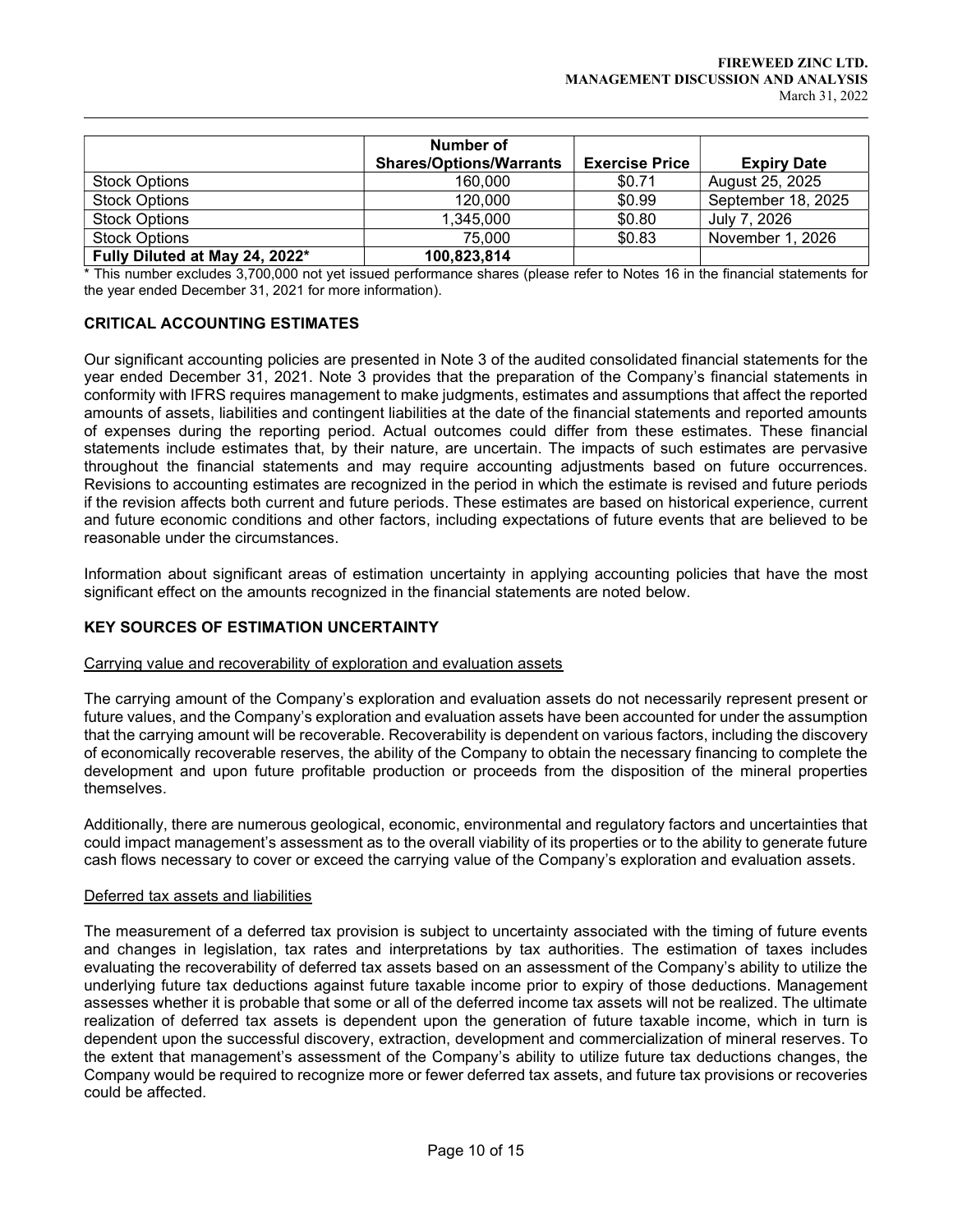#### Share-based payments

 $\overline{a}$ 

The Company measures share-based payments expense by reference to the fair value of the stock options at the date at which they are granted. Estimating fair value for granted stock options requires determining the most appropriate valuation model which is dependent on the terms and conditions of the grant. This estimate also requires determining the most appropriate inputs to the valuation model including the expected life of the option, volatility, dividend yield, and rate of forfeitures.

#### Rehabilitation provision

The calculation of the asset retirement obligation involves significant measurement estimates and assumptions of the amount and timing of reclamation costs and applicable inputs used in the calculation, such as discount rates. The Company bases its estimates on historical experience, government regulations and assumptions that are believed to be reasonable given the scope of the exploration projects. Refer to Note 9 for more details.

#### Capital stock

Common shares are classified as shareholders' equity. Incremental costs directly attributable to the issue of common shares and stock options are recognized as a deduction from equity. Common shares issued for consideration other than cash, are valued based on their market value at the date the shares are issued.

The Company has adopted a residual value method with respect to the measurement of shares and warrants issued as private placement units. The residual value method first allocates value to the more easily measurable component based on fair value and then the residual value, if any, to the less easily measurable component. The Company considers the fair value of common shares issued in the private placements to be the more easily measurable component and the common shares are valued at their fair value, as determined by the closing market price on the announcement date. The balance, if any, is allocated to the attached warrants. Any fair value attributed to the warrants is recorded as reserves.

#### FINANCIAL INSTRUMENTS

The Company classifies its financial assets into one of the categories described below, depending on the purpose for which the asset was acquired. Management determines the classification of its financial assets at initial recognition.

Equity instruments that are held for trading (including all equity derivative instruments) are classified as FVTPL, for other equity instruments, on the day of acquisition the Company can make an irrevocable election (on an instrumentby-instrument basis) to designate them as at fair value through other comprehensive income ("FVTOCI").

Fair value through profit or loss ("FVTPL") – Financial assets carried at FVTPL are initially recorded at fair value and transaction costs are expensed in the income statement. Realized and unrealized gains and losses arising from changes in the fair value of the financial asset held at FVTPL are included in the income statement in the period in which they arise. Derivatives are also categorized as FVTPL unless they are designated as hedges.

Fair value through other comprehensive income ("FVTOCI") - Investments in equity instruments at FVTOCI are initially recognized at fair value plus transaction costs. Subsequently, they are measured at fair value, with gains and losses arising from changes in fair value recognized in other comprehensive income. There is no subsequent reclassification of fair value gains and losses to profit or loss following the derecognition of the investment.

Financial assets at amortized cost - A financial asset is measured at amortized cost if the objective of the business model is to hold the financial asset for the collection of contractual cash flows, and the asset's contractual cash flows are comprised solely of payments of principal and interest. They are classified as current assets or non-current assets based on their maturity date and are initially recognized at fair value and subsequently carried at amortized cost less any impairment.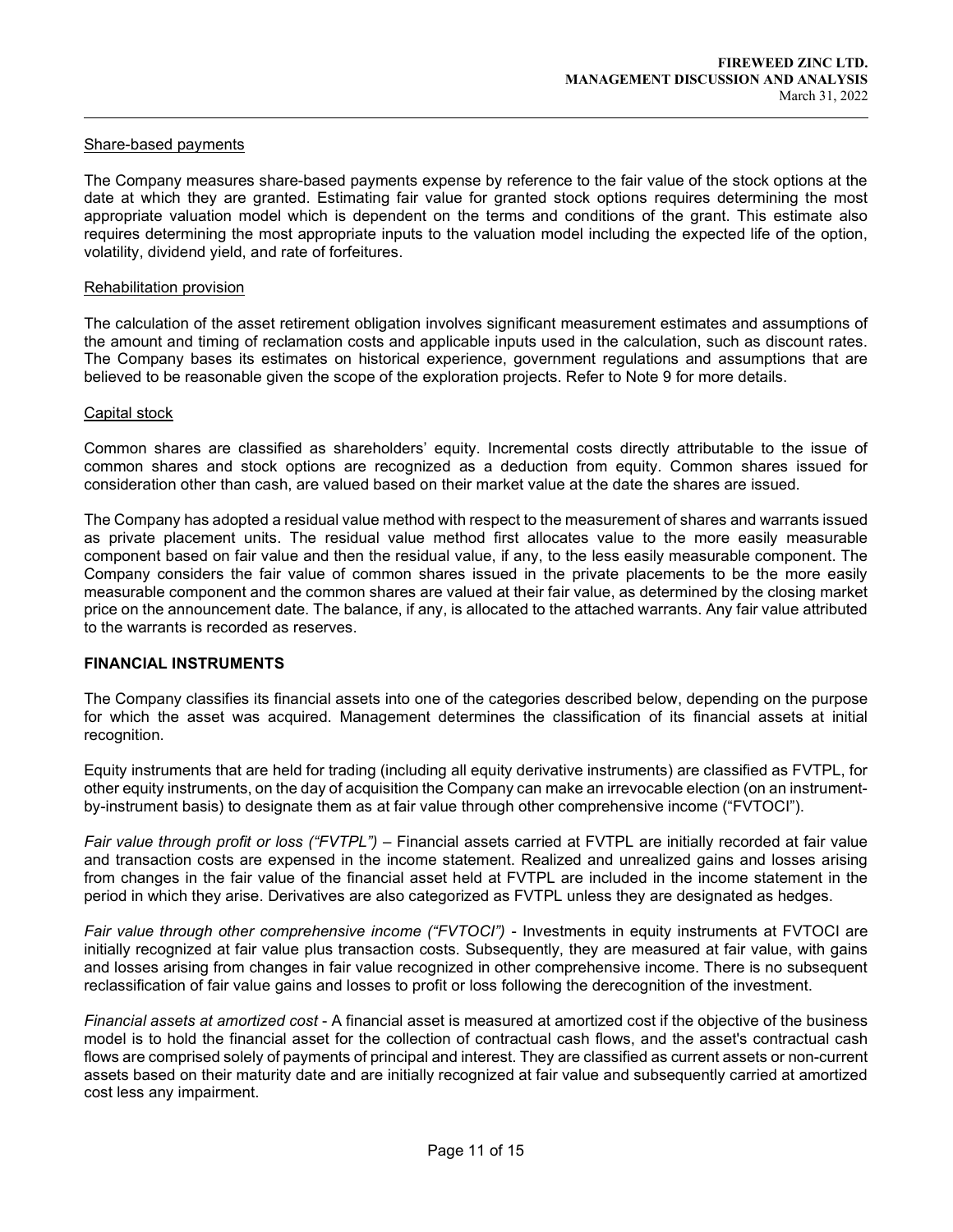The following table shows the classification of the Company's financial instruments:

| Financial instrument                     | Classification                                 |
|------------------------------------------|------------------------------------------------|
| Cash                                     | Fair value through profit or loss              |
| <b>Receivables</b>                       | Financial asset measured at amortized cost     |
| Reclamation bond                         | Financial asset measured at amortized cost     |
| Loan payable                             | Financial liability measured at amortized cost |
| Accounts payable and accrued liabilities | Financial liability measured at amortized cost |

Financial liabilities are recognized initially at fair value and are subsequently stated at amortized cost. Transaction costs on financial assets and liabilities other than those classified at fair value through profit or loss are treated as part of the carrying value of the asset or liability. Transaction costs for assets and liabilities at fair value through profit or loss are expensed as incurred.

Financial instruments measured at fair value are classified into one of three levels in the fair value hierarchy according to the relative reliability of the inputs used to estimate the fair values. The three levels of the fair value hierarchy are:

- Level 1 Unadjusted quoted prices in active markets for identical assets or liabilities.
- Level 2 Inputs other than quoted prices that are observable for the asset or liability either directly or indirectly; and
- Level 3 Inputs that are not based on observable market data.

The fair value of the Company's receivables, reclamation bond and accounts payable and accrued liabilities approximate carrying value, which is the amount recorded on the statements of financial position. The fair value of the Company's other financial instruments, cash, under the fair value hierarchy are based on level 1 quoted prices in active markets for identical assets and liabilities.

The Company's risk exposures and the impact on the Company's financial instruments are summarized below:

## Credit risk

 $\overline{a}$ 

Credit risk is the risk of loss associated with a counterparty's inability to fulfil its payment obligations. Receivables of \$56,251 consist of Goods and Services Tax ("GST") recoverable from the Federal Government of Canada. The Company believes its exposure to credit risk is equal to the carrying value of this balance. The Company has exposure to credit risk with respect to its cash as it places most of its cash in one financial institution in Canada. The Company believes its exposure is limited as it banks with a large Canadian institution.

## Liquidity risk

The Company's approach to managing liquidity risk is to ensure that it will have sufficient liquidity to meet liabilities when due. As at March 31, 2022, the Company had a cash balance of \$6,964,663 to settle current liabilities of \$581,325. The Company believes it has sufficient funds to meet its current liabilities as they become due.

The Company is dependent on obtaining regular financings in order to continue as a going concern. Despite previous success in acquiring these financings, there is no guarantee of obtaining future financings.

#### Interest rate risk

The interest rate risk is the risk that the fair value or future cash flows of a financial instrument will fluctuate because of changes in market interest rates. As at March 31, 2022, the Company is not exposed to significant interest rate risk.

## Price risk

The Company is exposed to price risk with respect to commodity and equity prices. Equity price risk is defined as the potential adverse impact on the Company's earnings due to movements in individual equity prices or general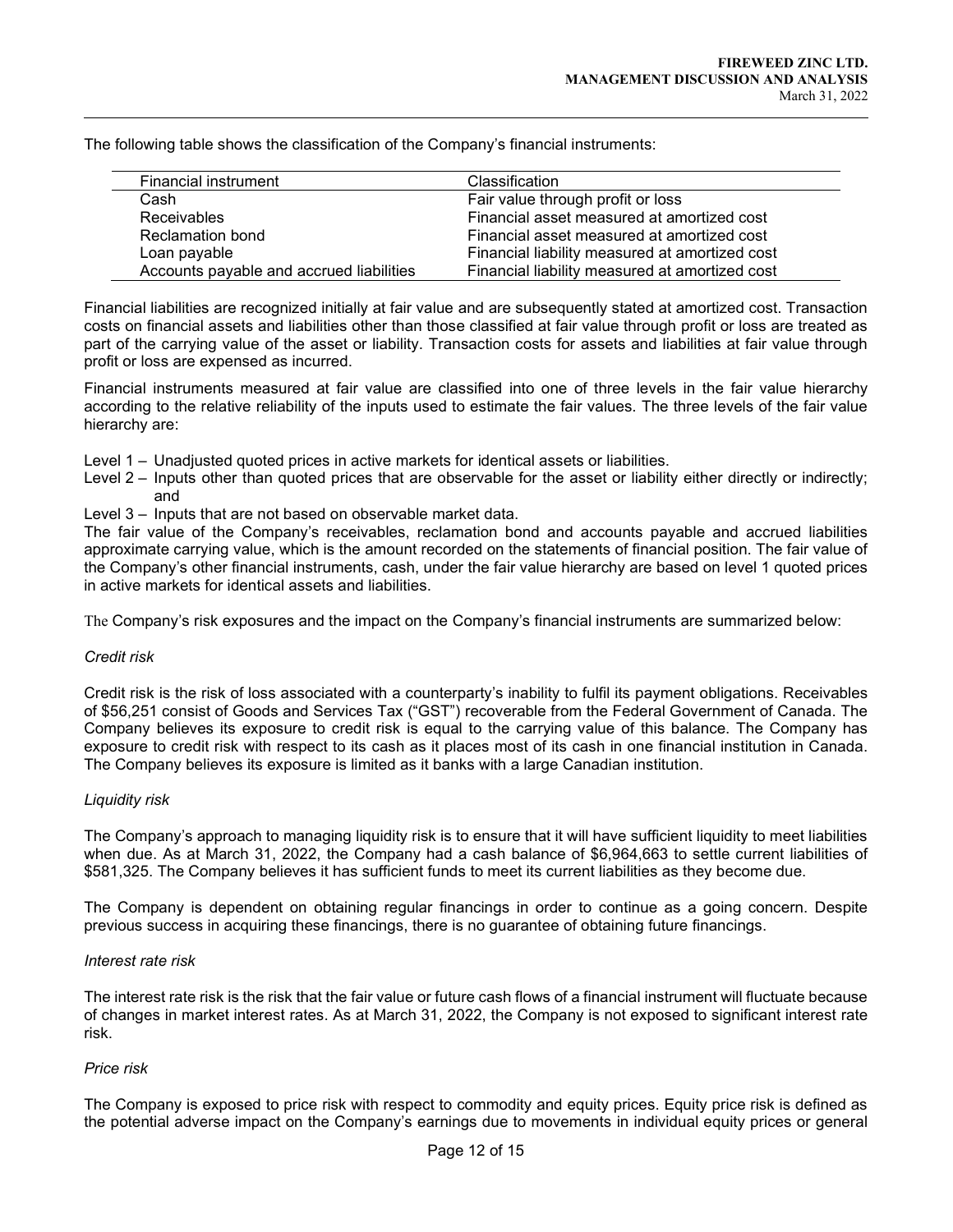movements in the level of the stock market. Commodity price risk is defined as the potential adverse impact on profit or loss and economic value due to commodity price movements and volatilities. The Company closely monitors commodity prices of resources, individual equity movements, and the stock market to determine the appropriate course of action to be taken by the Company.

#### Foreign currency risk

 $\overline{a}$ 

The Company operates predominately in Canada and is not exposed to any significant foreign currency risk.

#### RELATED PARTIES TRANSACTIONS

Related party transactions mainly include management and consulting fees, share-based compensation and director and committee fees. The related parties are represented by the key management personnel, which include those persons having authority and responsibility for planning, directing and controlling the activities of the Company as a whole. The Company has determined that the key management personnel consist of executive and nonexecutive members of the Company's Board of Directors and corporate officers. Related parties also include companies, controlled by officers and/or directors.

The renumeration to directors and key management personnel during the period ended March 31, 2022 and 2021 was as follows:

| Payee                          | Nature of the transaction                                                |    | <b>Period ended</b><br>March 31, 2022 |      | <b>Period ended</b><br>March 31, 2021 |
|--------------------------------|--------------------------------------------------------------------------|----|---------------------------------------|------|---------------------------------------|
| <b>Chief Executive Officer</b> |                                                                          |    |                                       |      |                                       |
| (CEO)                          | Management and consulting fees expensed                                  | \$ | 56,250                                | - \$ | 56,250                                |
|                                | Share-based compensation                                                 |    | 11,999                                |      | 5,074                                 |
| <b>Chief Financial Officer</b> |                                                                          |    |                                       |      |                                       |
| (CFO)                          | Management and consulting fees expensed                                  |    | 50,369                                |      | 3,375                                 |
|                                | Share-based compensation                                                 |    | 2,210                                 |      | 273                                   |
| <b>Directors</b>               | Director and committee fees                                              |    | 30.750                                |      | 30,750                                |
|                                | Investor relations and corporate development                             |    | 3.807                                 |      | 1.667                                 |
|                                | Management and consulting fees expensed                                  |    | 31,439                                |      | 40,384                                |
|                                | Management and consulting fees related to<br>exploration and evaluation* |    | 6.477                                 |      | 2,829                                 |
|                                | Share-based compensation                                                 |    | 33.790                                |      | 27,229                                |
|                                |                                                                          |    | 227.091                               |      | 167.831                               |

The following amounts were owed to directors and key management personnel. These payables are unsecured, non-interest bearing and are expected to be repaid under normal trade terms.

|                |                                        | March 31. | December 31, |
|----------------|----------------------------------------|-----------|--------------|
|                |                                        | 2022      | 2021         |
| Key management | Management fees and expense recoveries | 121.188   | 196.019      |
|                |                                        | 121.188   | 196.019      |

# ADDITIONAL DISCLOSURE FOR VENTURE ISSUERS WITHOUT SIGINIFICANT REVENUE

Additional disclosure concerning the Company's general and administrative expenses is provided in the Company's statement of loss and comprehensive loss contained in its financial statements for March 31, 2022, which are available on SEDAR: www.sedar.com.

#### OFF-BALANCE SHEET ARRANGEMENTS

The Company has no off-balance sheet arrangements.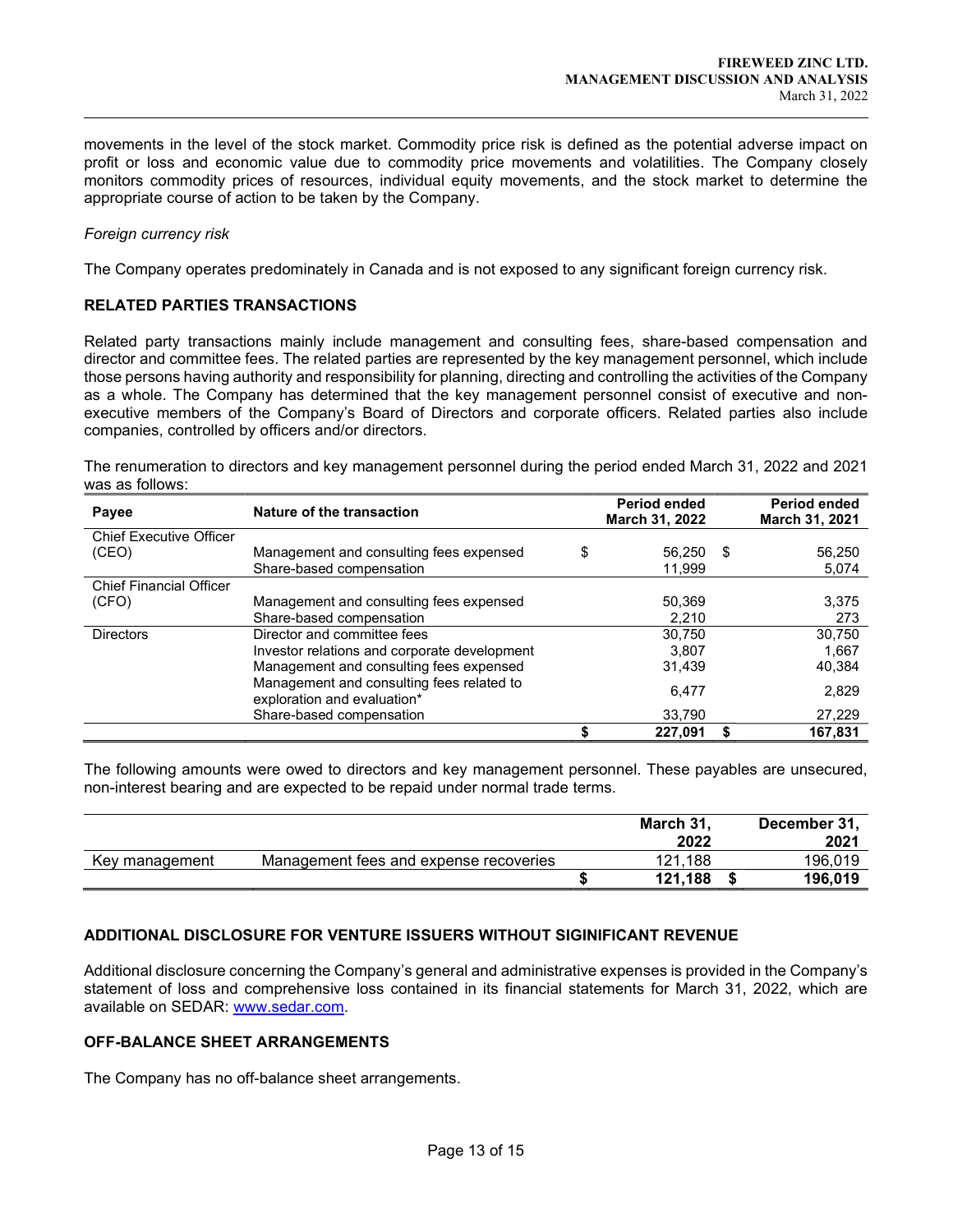## ADDITIONAL DISCLOSURE FOR JUNIOR ISSUERS

The Company has had positive cash flow since its inception following the completion of the IPO. Following the recent private placements completed on July 2, December 6, 2020 and April 2022, the Company believes its current capital resources to be sufficient to cover its operating costs for the next 12 months. Fireweed will need to obtain additional capital resources to fund operations further. The Company is planning to raise capital through equity or alternative financing. Actual funding requirements may vary from those previously planned due to a number of factors, including the progress of the Company's business activities and economic conditions.

All costs relating to the acquisition of its projects are capitalized and reported in the Statements of Financial Position in the Company's financial statements. All costs related to the exploration and evaluation are reported in the Company's Statement of Loss and Comprehensive Loss with a breakdown of categories provided in Note 4 of the audited financial statements for the period ended March 31, 2022 on SEDAR at www.sedar.com.

# APPROVAL

 $\overline{a}$ 

The Board of Directors oversees management's responsibility for financial reporting and internal control systems through an Audit Committee. This Committee meets periodically with management and annually with the independent auditors to review the scope and results of the annual audit and to review the financial statements before the financial statements are approved by the Board of Directors and submitted to the shareholders of the Company. The Board of Directors has approved the condensed consolidated interim financial statements for the period ended March 31, 2022 and the disclosure contained in this MD&A. A copy of this MD&A will be provided to anyone who requests it.

# NOTE REGARDING FORWARD–LOOKING STATEMENTS

Except for historical information, this MD&A may contain forward-looking statements. The use of any of the words "anticipate", "continue", "estimate", "expect", "may", "will", "project", "should", "believe" and similar expressions are intended to identify forward-looking statements. These statements involve known and unknown risks, uncertainties, and other factors that may cause the Company's actual results, levels of activity, performance or achievements to be materially different from any future results, levels of activity, performance or achievement expressed or implied by these forward-looking statements. The factors that could cause actual results to differ materially include, but are not limited to, the following: general economic conditions; changes in financial markets; political conditions and developments; pandemics, relations with First Nations; weather; changes in the supply, demand and pricing of the metal commodities which the Company hopes to find and successfully mine; changes in regulatory requirements impacting the Company's operations; the ability to properly and efficiently staff the Company's operations; the sufficiency of current working capital and the estimated cost and availability of funding for the continued exploration and development of the Company's exploration property or properties. Should any one or more risks or uncertainties materialize or change, or should any underlying assumptions prove incorrect, actual results and forward-looking statements may vary materially from those described herein. This list is not exhaustive and these and other factors should be considered carefully, and readers should not place undue reliance on the Company's forward-looking statements.

The Company believes the expectations reflected in those forward-looking statements are reasonable, but no assurance can be given that these expectations will prove to be correct and such forward-looking statements included in this MD&A should not be unduly relied upon. These statements are current only as of the date of this MD&A. As a result of the foregoing and other factors, no assurance can be given as to any such future results, levels of activity or achievements and neither the Company nor any other person assumes responsibility for the accuracy and completeness of these forward-looking statements. The Company does not have any policies or procedures in place concerning the updating of forward-looking information other than those required under applicable securities laws.